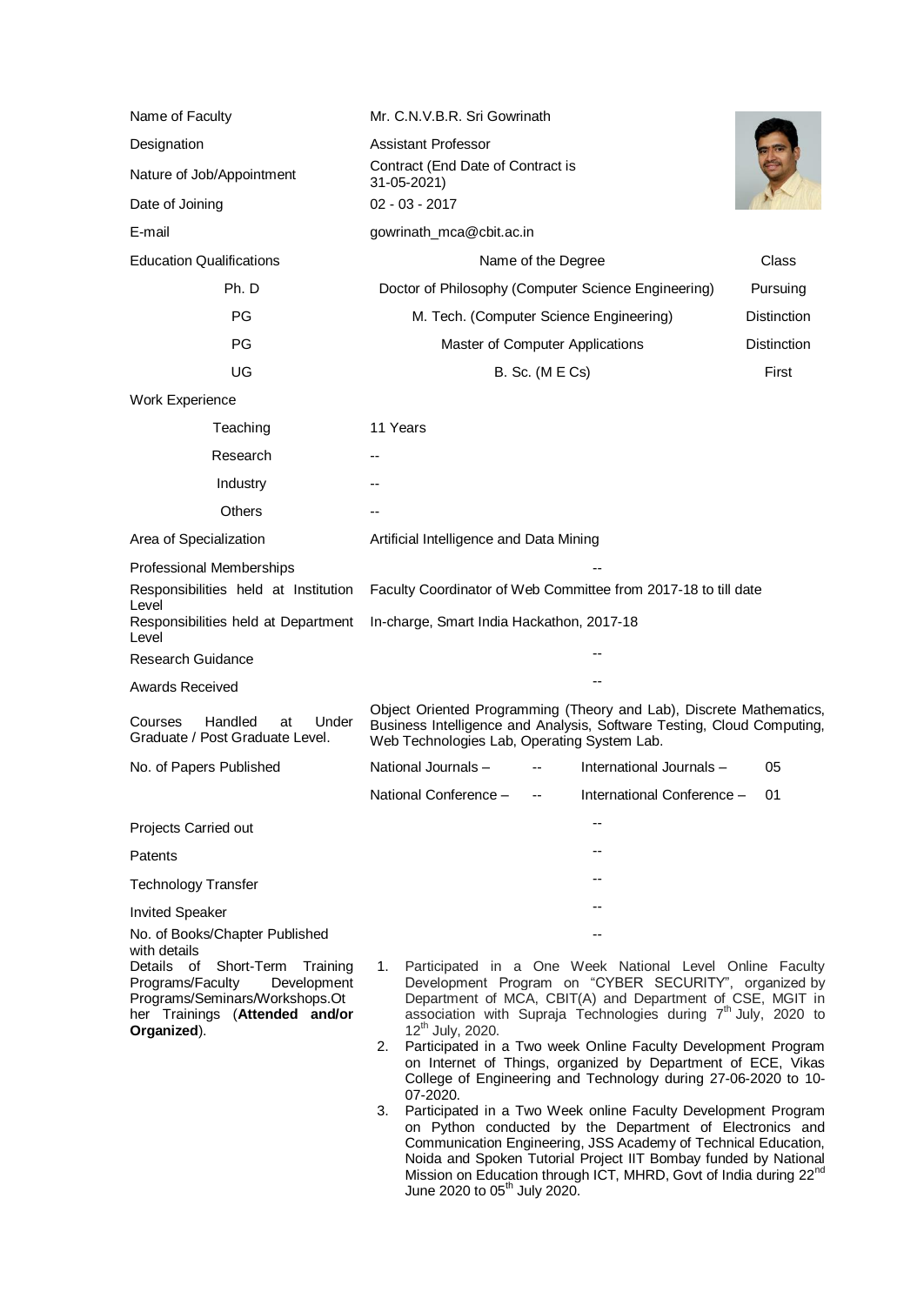- 4. Successfully completed a Two week online Faculty Development Programme on Python from 22<sup>nd</sup> June 2020 to 04<sup>th</sup> July 2020, jointly organized by department of ECE, JSS Academy of Technical Education, Noida and Spoken Tutorial Project , IIT – Bombay, funded by NMEICT, MHRD, Government of India.
- 5. Enrolled in the online course "Applied Plotting, Charting and Data Representation in Python", offered by CourseEra in association with University of Michigan and successfully completed in the month of July 2020.
- 6. Participated in a Five day Faculty Development Program "Natural Language Processing behind Data Science" from 22<sup>nd</sup> June 2020 to 26<sup>th</sup> June 2020 preseneted by Codegnan IT solutions, in association with department of CSE, Bonam Venkata Chalamayya Institute of Technology & Science.
- 7. Successfully completed Theory and Practical sessions with a score of 97% in Amrita - Hebeon Online Webinar cum Workshop on "Data Science using Python" for faculty members using Microsoft Teams Platform organized by Amrita College of Engineering and Technology, Nagercoil and Hebeon Technologies, Hyderabad during 17<sup>th</sup> June 2020 to 25<sup>th</sup> June 2020.
- 8. Participated in Online workshop on Social Responsibility and Community Engagement conducted by Chaitanya Bharathi Institute of Technology and scored 93% in the Quiz conducted on  $17<sup>th</sup>$  June 2020.
- 9. Participated in Five days National Level Online Faculty Development Program on "Perl Scripting", organized by the department of CSE, Lords Institute of Technology, Hyderabad, in association with Spoken Tutorial IIT-Bombay from 10<sup>th</sup> June 2020 to 14<sup>th</sup> June 2020.
- 10. Successfully completed the National Level Online Faculty Development Programme (FDP) on Python Programming organised by the department of Computer Science, Government college for Women, Kolar, Karnataka in association with Spoken Tutorial, IIT Mumbai [an initiative of National Mission of Education through ICT, MHRD, Govt. of India] held from 05-06-2020 to 11-06-2020.
- 11. Successfully completed a Project-based Online course on "Machine Learning using Python" on  $07<sup>th</sup>$  June 2020, offered by Skyfi labs (Learn Engineering Practically) in association with Roboversity.
- 12. Successfully completed the "Python3 Tutorial course", offered by SoloLearn on 3<sup>rd</sup> June 2020.
- 13. Successfully completed the "Java Tutorial course", offered by SoloLearn on 3<sup>rd</sup> June 2020.
- 14. Participated in a One Week Online Faculty Development Program on "Outcome Based Education and NBA Accreditation Process – (UG)", conducted by CBIT during  $28<sup>th</sup>$  May 2020 to 02<sup>nd</sup> June 2020.
- 15. Successfully completed the "Data Science with Python course", offered by SoloLearn on 2<sup>nd</sup> June 2020.
- 16. Enrolled in the online course "Introduction to HTML", offered by CourseEra and successfully completed in the month of June 2020.
- 17. Enrolled in the online course "Introduction to Data Science in Python", offered by CourseEra in association with University of Michigan and successfully completed in the month of June 2020.
- 18. Enrolled in the online course "Applied Text Mining in Python", offered by CourseEra in association with University of Michigan and successfully completed in the month of June 2020.
- 19. Successfully completed "Core Java Quiz" organized by department of CSE, JCEM during the period of  $30<sup>th</sup>$  May 2020 to  $08<sup>th</sup>$  June 2020.
- 20. Actively participated in a Webinar on "Data Science and Career Opportunities" organized by department of CSE, Hindu College of Engg. and Tech., Amaravathi on  $06<sup>th</sup>$  June 2020.
- 21. Successfully completed an Online Quiz with a score of 75% on "Bloom's Taxanomy", organized by department of Science and Humanities, MLR Institute of Technology and conducted on 31<sup>st</sup> May 2020.
- 22. Successfully completed "E-Quiz on PHP & MYSQL" organized by department of CSE, Indur Institute of Engg. & Tech., on  $31<sup>st</sup>$  May 2020 with a score of 85%.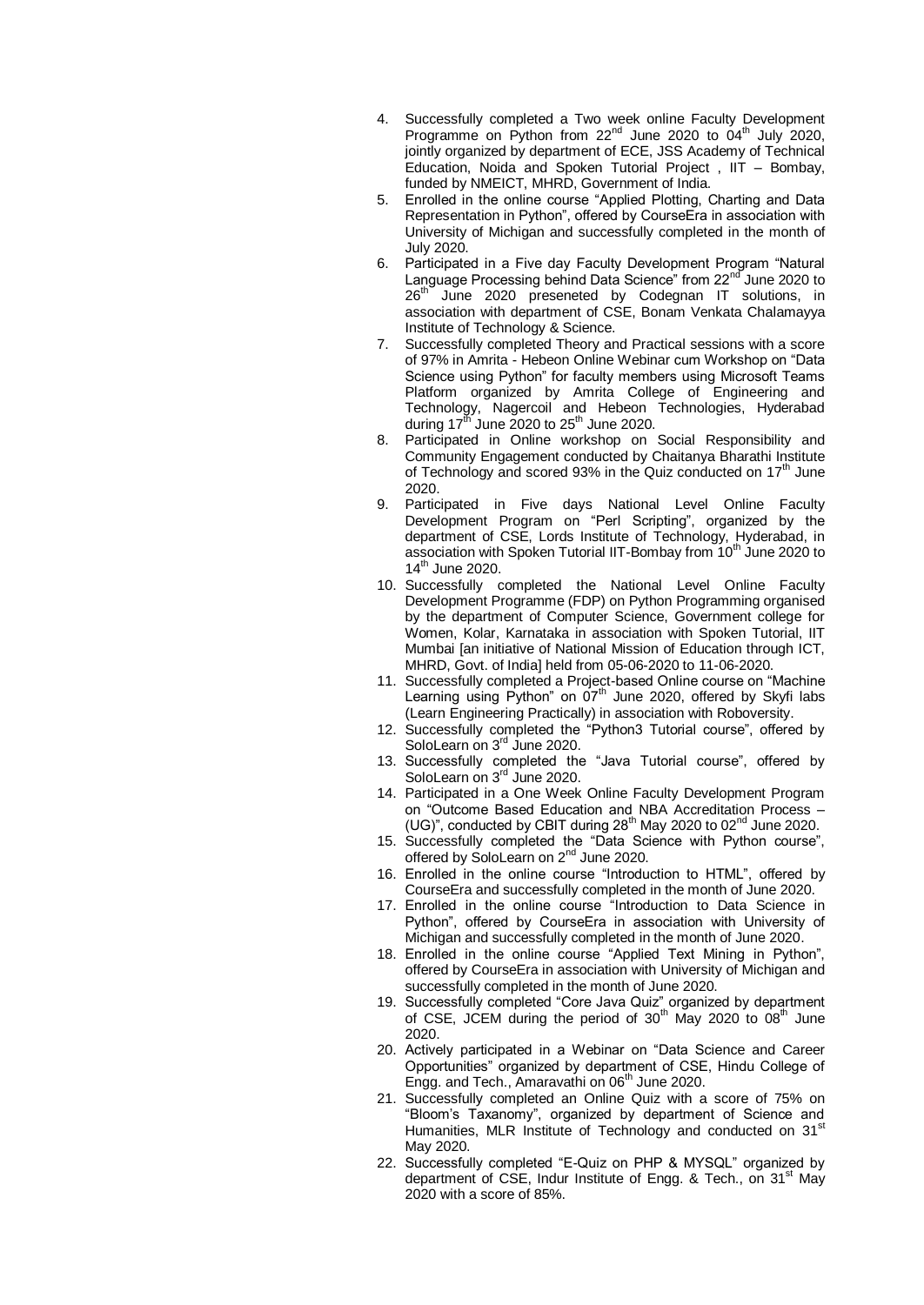- 23. Attended a Webinar on "Recent Trends in Automotive Engines", conducted by Centre for Advanced Studies, Dr. APJ Kalam University, Lucknow, UP, on  $30<sup>th</sup>$  May 2020.
- 24. Successfully completed the 5 day Online Short Term Training Program (STTP) on "Recent Trends and Applications of Machine Learning and Deep Learning in IT" organized by the department of Information Technology, RAIT, Navi Mumbai May 25, 2020 to May 29, 2020.
- 25. Successfully completed an Online Quiz on "Fundamentals on Computer Networks", organized by department of ECE, Holy Mary Institute of Technology & Science on 29<sup>th</sup> May 2020, Secured 100%.
- 26. Attended a 5-Day National Level Faculty Development Programme on "Artificial Intelligence" organized by the departments of CSE, IT and MCA in association with Brain-O-Vision India Pvt. Ltd. during 22<sup>nd</sup> – 26<sup>th</sup> May, 2020.
- 27. Successfully completed the "Effective and Efficient Online Teaching in the Age of Corona, A Hands on Workshop" on  $24<sup>th</sup>$  May 2020 by completing pre and post workshop Online activities, involving 3 days of video lectures and hands-on work, organised by the Teaching Learning Centre (ICT) at IIT Bombay using Bodhi Tree Platform, funded by the Pandit Madan Mohan Malavya National Mission on Teachers and Teaching (PMMMNMTT), MHRD, Govt. of India.
- 28. Successfully completed a One Week Faculty Development Program on "PHP & MySQL" during 18.05.2020 to 23.05.2020, organized by the department of CSE, JNTU College of Engineering, Jagtial in association with Spoken Tutorial IIT-Bombay.
- 29. Participated in IIC Online sessions conducted by Institution's Innovation Council (IIC) of MHRD's Innovation cell, New Delhi to promote Innovation, IPR, Entrepreneurship and Start-ups among HEIs from 28<sup>th</sup> April 2020 to 22<sup>nd</sup> May 2020 during COVID-19 nationwide lockdown. Participated in 14 sessions out of 17 total sessions.
- 30. Successfully completed an Online Quiz in "Mobile Computing" on  $17<sup>th</sup>$  May 2020, conducted by department of CSE, St. Peters Engineering College, with a passing score of 95%.
- 31. Successfully completed an Online Quiz on "MATLAB Skill Test", organized by department of ECE, Raghu Engineering College for enhancing the Knowledge on MATLAB tool from 15<sup>th</sup> May 2020 to  $17^{th}$  May 2020.
- 32. Completed the "Faculty Awareness Programme on NBA to keep in touch with NBA Accreditation", organized by IQAC, PACE Institute of Technology and Sciences, Ongole on 16<sup>th</sup> May 2020.
- 33. Successfully completed "Faculty Awareness Program on NCAAC Accreditation" organized by RD's Shri Chhatrapati Shivajiraje College of Engineering, DhangaWadi, Pune, conducted an Online the period of  $10^{th}$  May 2020 to  $15^{th}$  May 2020.
- 34. Participated in a 5-day Online Faculty Development Program on "R Programming" organized by Indo Global group of colleges, New Chandigarh in association with IIT Bombay IIT Spoken tutorial (an initiative of National Mission of Education through ICT, MHRD, Govt. of India) from  $27<sup>th</sup>$  April to 01<sup>st</sup> May 2020.
- 35. Participated in a Three day Online FDP on "Machine Learning and Artificial Intelligence" from  $04<sup>th</sup>$  April 2020 to  $06<sup>th</sup>$  April 2020, conducted by Andhra Layola Institute of Engineering & Technology.
- 36. Enrolled in the online course "Python Programming for Everybody (5 courses specialization)", offered by CourseEra in association with University of Michigan and successfully completed during April to May 2020.
- 37. Passed in the NPTEL Online certification course "NBA Accreditation and Teaching – Learning in Engineering (NATE)" with score of 100%. The course conducted for 12 weeks during January-April 2020 and funded by the ministry of HRD, Govt. of India.
- 38. One Day National Seminar on "IoT for Real World" organized by Dept. of M&H, CSE, It and MCA of CBIT(A)&MGIT, Hyderabad on 28th October, 2019
- 39. Successfully completed NPTEL Online certification course "Discrete